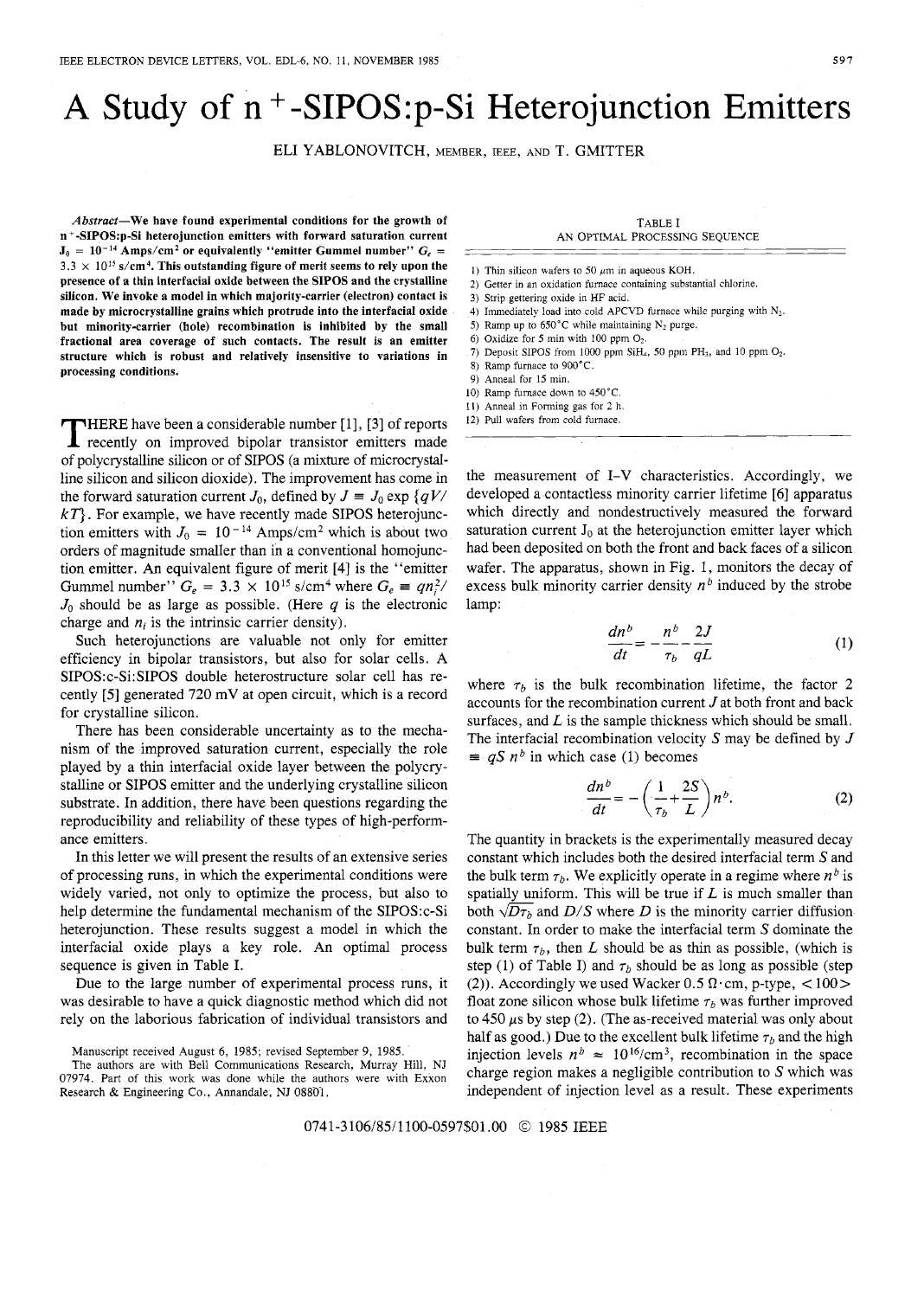



<sup>11</sup>**OSCILLOSCOPE** 

which monitor interface quality could equally well have been performed on n-type wafers in which case the space charge region would be altogether absent.

Throughout all processing, we found that it was extremely valuable to monitor the bulk lifetime after each handling step. This could be done by using chemical fluorination [7] of the bare silicon surface to minimize or eliminate *S* in (2) thereby monitoring process induced changes in  $\tau_b$ . In this manner, bulk minority lifetime  $\tau_b$  could be maintained at a high value throughout all processing steps.

Substituting  $n^b = (n_i^2/p^b) \exp \{qV'/kT\}$  into the definition of interface recombination velocity *S* we find that:

$$
J = \frac{qSn_i^2}{p^b} \exp \{qV'/kT\} \tag{3}
$$

where  $V'$  is the separation of quasi-Fermi levels. If we equate *V'* with *V* in the definition of forward leakage current  $J_0$  we find  $J_0 = q(Sn_i^2)/p^b$  where  $p^b$  is the bulk doping density. Equivalently  $G_e = p^b/S$ .

Using the apparatus in Fig. 1, the observed surface recombination velocity *S* can be determined in less than one minute. Therefore,  $J_0$  and  $G_e$  can be diagnosed immediately after every process run and the information used to determine the conditions for the following run which could begin immediately: This enabled us to rapidly converge on an optimal set of process conditions as outlined in Table I.

Let us now discuss what we learned in the course of this iterative procedure. Step *(6),* the oxidation step, is of critical importance. In omitting that one step,  $G_e$  degrades by almost an order of magnitude. We found that purging with high-purity cylinder gas  $(0.5 \text{ ppm}, 0_2, \text{ and } H_2O)$  helps to reproducibly control this oxidation step. In some published results  $[1]$ ,  $[3]$ on SIPOS heterojunction emitters and polysilicon emitters this siep has been omitted, but we believe that oxidation frequently occurs inadvertently and is necessary toward achieving the

*598* IEEE ELECTRON DEVICE LETTERS, VOL. EDL-6, NO. 11, NOVEMBER 1985

most favorable figure of merit. Dewar nitrogen gas is notoriously unreliable in regard to oxygen concentration and was avoided. Likewise, it was helpful to load the silicon into a cold furnace to prevent inadvertent oxidation.

The annealing step (9) follows SIPOS deposition. This step is necessary to precipitate microcrystalline silicon grains within the material and to activate the phosphorus dopant. In addition, during this step the phosphorus diffuses about 20- 50 Å into the silicon wafer as measured by secondary ion mass spectrometry. This produces a very shallow  $n^+$  inversion layer which is transparent to minority carriers, i.e., the holes from the bulk "see" the  $Si-SiO<sub>2</sub>$  interface. Recent studies<sup>8</sup> of electron-hole recombination at thermally grown  $Si-SiO<sub>2</sub>$  interfaces have shown that under electron accumulation the recombination current is exp  $\{qV/kT\} \times 10^{-14}$  Amps/cm<sup>2</sup>, which is consistent with the performance level achieved with the SIPOS emitter structure in Fig. 2.

Oxide thicknesses between 25 and 40 A were found to be equally favorable with respect to the "emitter Gummel number." Therefore, differential tunneling between electrons and holes does not appear to be playing a major role because, over part of this range the oxide is too thick for even electron tunneling. We believe that majority carrier electrical contact is by individual microcrystalline grains which occasionally protrude into the oxide as shown in Fig. **2,** i.e., electrical contact is via thin spots and pinholes in the  $SiO<sub>2</sub>$ .

The chemical mixture in step (7) of Table I results in a SIPOS formulation with only *5* percent oxygen incorporation as determined by X-ray fluorescence. **At** such low levels of oxygen concentration one might ask what distinguishes a SIPOS heterojunction from a polysilicon emitter. Indeed the resistivity of the n<sup>+</sup> - SIPOS ( $\rho = 10^{-3} \Omega$ ·cm) is similar to that of doped polysilicon. We believe the importance of the 5 percent oxygen concentration is metallurgical rather than electrical. The small concentration of 'oxygen inhibits grain growth and causes a microcrystalline structure with a significant surface density of individual grains protruding into the thin oxide layer. In polysilicon the grains are much larger, reducing the density of potential contacting points and causing reproducibility and repeatability problems. To maintain a low  $J_0$ , recombination at the contacting points should be minimized by making the contacted fraction *f* of the total area much smaller than  $10^{-2}$ . The specific contact resistance *R* (in  $\Omega$  · cm<sup>2</sup>) can then be calculated from the spreading resistance [9] of all the point contacts in paralIel:

$$
R = \frac{\pi}{2} \frac{\rho \alpha}{f} \tag{4}
$$

where  $\alpha$  is the radius of each individual point contact. It is clear from the proportionality to  $\alpha$  that it is better to have many small point contacts than a few large ones. That should result in superior reproducibility which appears to be the main advantage of SIPOS over polysilicon. For reasonable values of *f* and  $\alpha$  the specific contact resistance can be much less than 10<sup>-6</sup> Ω·cm<sup>2</sup>. Experiments on heterojunction bipolar transistors [10] yield an upper limit of  $10^{-4} \Omega \cdot \text{cm}^2$ .

**As** mentioned earlier, the recombination [8] at accumulated